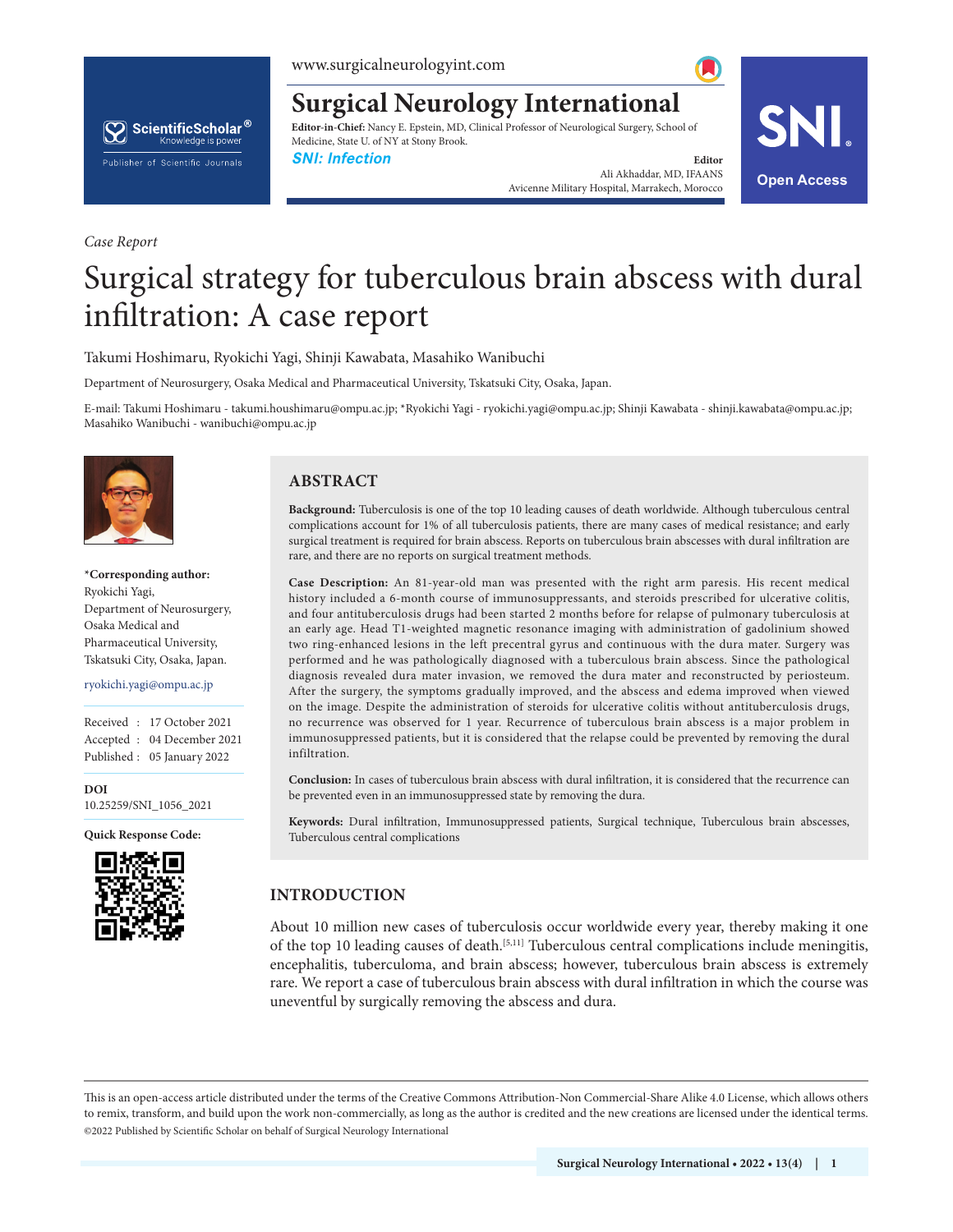# **CASE REPORT**

# **Case presentation**

An 81-year-old man was presented with the right arm paresis. He had a medical history of pulmonary tuberculosis when he was in junior high school. His recent medical history included a 6-month course of immunosuppressants, and steroids prescribed for ulcerative colitis, and he was taking steroids until 2 weeks before coming hospital. In addition, for the past 3 months, he has been taking four antituberculosis drugs (isoniazid 300 mg, ethambutol hydrochloride 750 mg, pyrazinamide 1.2 g, and rifampicin 450 mg) for relapse of latent pulmonary tuberculosis. During the same time, cervical lymph node biopsy revealed papillary thyroid cancer (Stage IIB, cervical lymph node metastasis), and surgical treatment was considered.

Symptoms were difficulty in writing and weakness in his right-hand grip, and when it became difficult to raise his right upper limb, he presented to the hospital.

On admission, his height was 171 cm, weight was 62.8 kg, blood pressure was 161/89 mmHg, body temperature was 36.5°C, and oxygen saturation was 98% (room air). His consciousness was clear, and neurologic findings revealed right mouth ptosis, dysarthria, and right upper limb paresis (manual muscle test [MMT] Grade 4/5). Blood test results were leukocytes 3010/μL, hemoglobin 9.8 g/dL, platelets 183,000/μL, aspartate aminotransferase 29 U/L, alanine aminotransferase 20 U/L, blood urea nitrogen 17 mg/dL, serum creatinine 1.15 mg/dL, C-reactive protein 1.37 mg/dL, D-dimer 2.3 μg/m, carbohydrate antigen 19–9 51.3 U/mL (normal, <37.0 U/mL), cancer antigen 125 63.2 U/mL (normal, <35.0 U/mL), HIV antibody 0.05 S/CO(<1.00 S/CO), and HIV antigen/antibody 0.17 S/CO (<1.00 S/CO). The tuberculosis DNA-loop-mediated isothermal amplification (LAMP) test and sputum mycobacteria smear were positive. Cerebrospinal fluid test results were glucose 68 mg/dL, total protein 43.7 mg/dL, and cells 4/μL; cerebrospinal fluid culture was negative.

Chest radiography showed patchy shadows and the previous tuberculosis with calcification in the lower right lung lobe; however, no obvious exacerbation was observed after the start of antituberculosis drug [Figure 1a]. Head computed tomography showed a low-density lesion in the left precentral gyrus [Figure 1b]. The lesions showed



**Figure 1:** Chest X-ray shows mottled shadow and old tuberculosis with calcification in the right lower lung lobe (a). Computed tomography shows a low-density lesion in the left precentral gyrus (b). Magnetic resonance imaging shows the lesions high intensity on a diffusionweighted image (c). Fluid-attenuated inversion recovery image shows high-intensity area around the lesions (d), low intensity on T1-weighted image (T1WI) (e), and high intensity on a T2WI (f). T1WI with administration of gadolinium shows two ring-enhanced lesions in the left precentral gyrus on axial image, and dural-enhanced lesion on coronal image (g and h).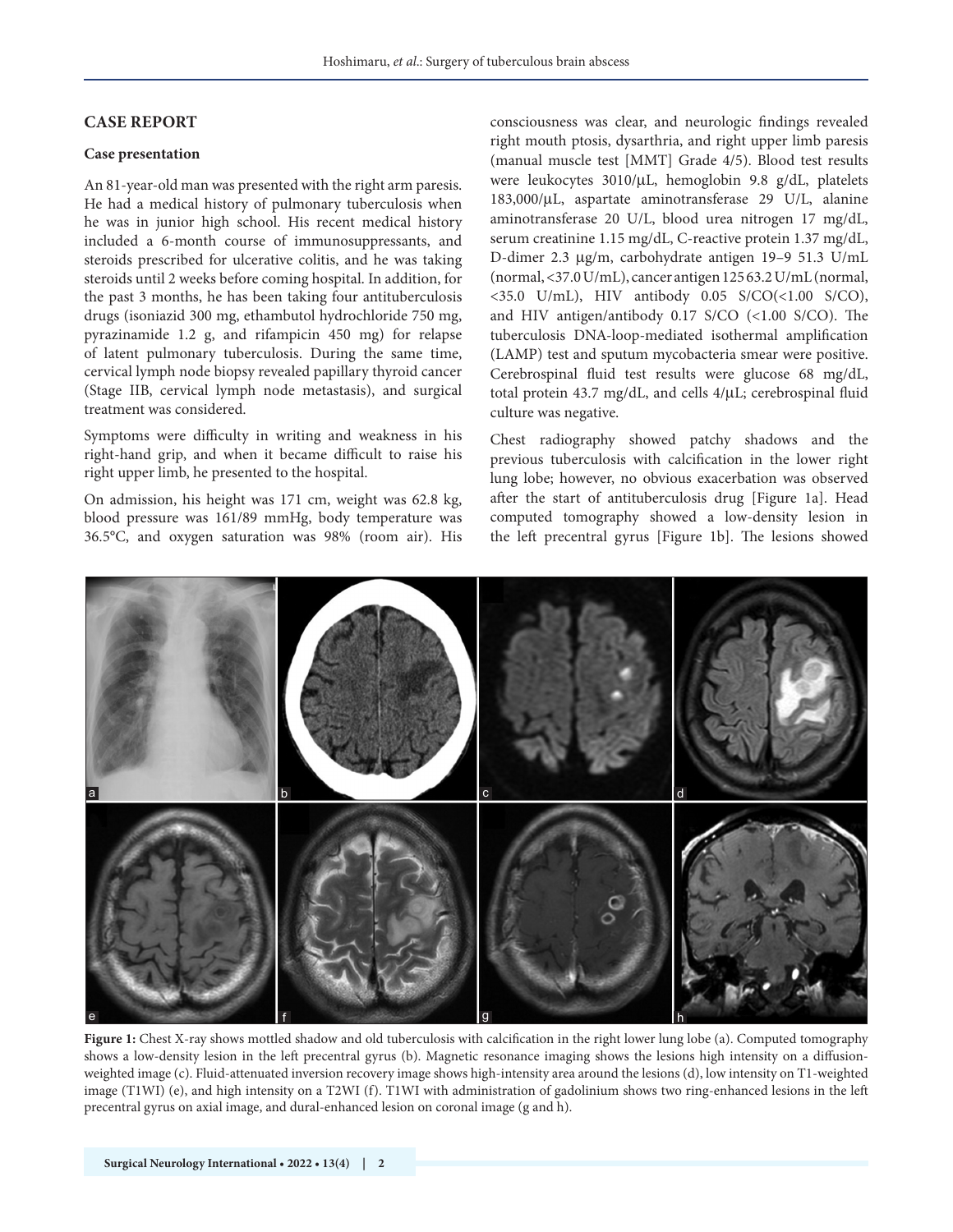high intensity on a diffusion-weighted magnetic resonance imaging (MRI), low intensity on T1-weighted image (T1WI), and high intensity on T2-weighted image (T2WI); also, fluidattenuated inversion recovery (FLAIR) image showed an area of high intensity around the lesions [Figures 1c-f], and T1W-MRI with administration of gadolinium showed two ring-enhanced lesions that was major axis of 15 mm and continuous with the dura mater [Figure 1g and h]. No cranial bone lesions were found on either CT or MRI.

Because the patient had a cancer and was taking immunosuppressive drugs and steroids, metastatic dural tumor and bacterial brain abscess were suspected, and surgery was considered for diagnosis and treatment. However, because the tuberculosis DNA-LAMP test and sputum acid-fast bacillus smear were positive, the risk of spreading tuberculosis infection during the perioperative period was considered, so conservative treatment was selected using antibiotic administration to address the first diagnosis considered, bacterial brain abscess.

Seventeen days after the start of the antibiotic, the right arm paralysis worsened to MMT 1/5, and the imaging findings showed no improvement for the contrast-enhanced lesions or peritumoral edema. At this point, the sputum acid-fast bacillus culture taken at admission was confirmed as negative, so the risk of perioperative infection spread was judged to be low, and craniotomy was performed on the hospital day 18.

# **Operation and pathological diagnosis**

When the dura mater just above the contrast lesion was incised, the lesion was easy to peel off from dura, but there was a finding that part of the dura was infiltrated. The boundary with the normal brain was unclear and the adhesion was strong, making it difficult to peel the tumor off the brain. When the contents of the cyst were punctured and aspirated, a liquid suspected to be white turbid pus was collected [Figure 2a]. The area that pathologically diagnosed dural infiltration was resected and periosteum was used to repair the dura mater. Pathologic findings showed granulomatous tissue with inflammatory cell infiltration, mainly composed of neutrophils and lymphocytes, and necrotic foci were observed in some areas [Figure 2b]. Granuloma formation and inflammatory cell infiltration were also observed in the dura mater [Figure 2c]. Bacteria were not detected in the culture test, and a positive image was observed by Ziehl–Neelsen staining [Figure 2d]. Therefore, the diagnosis was determined to be tuberculous brain abscess.

#### **Postoperative course**

The paralysis of the right upper arm gradually improved postoperatively and recovered to MMT 5/5 at postoperative week 2. Head T1WI MRI with gadolinium showed no residual enhanced lesion, and FLAIR showed reduction of the peritumoral high-intensity lesion [Figure 3]. The four antituberculosis drugs were started preoperatively and



Figure 2: (a) This intraoperative photograph shows an abscess of a mass lesion. (b) Photomicrography of the dura mater shows granuloma with infiltration of inflammatory cells mainly composed of neutrophils and lymphocytes. (c) Granuloma formation and inflammatory cell infiltration were observed in the dura mater. (d) Arrows show the acid-fast bacilli in Ziehl–Neelsen stain.



**Figure 3:** Fluid-attenuated inversion recovery postoperative 14 days (a) and 4 months (c) show reduce the peritumoral high-intensity area. T1WI with Gd postoperative 14 days (b) and 4 months (d) shows removal of mass lesion.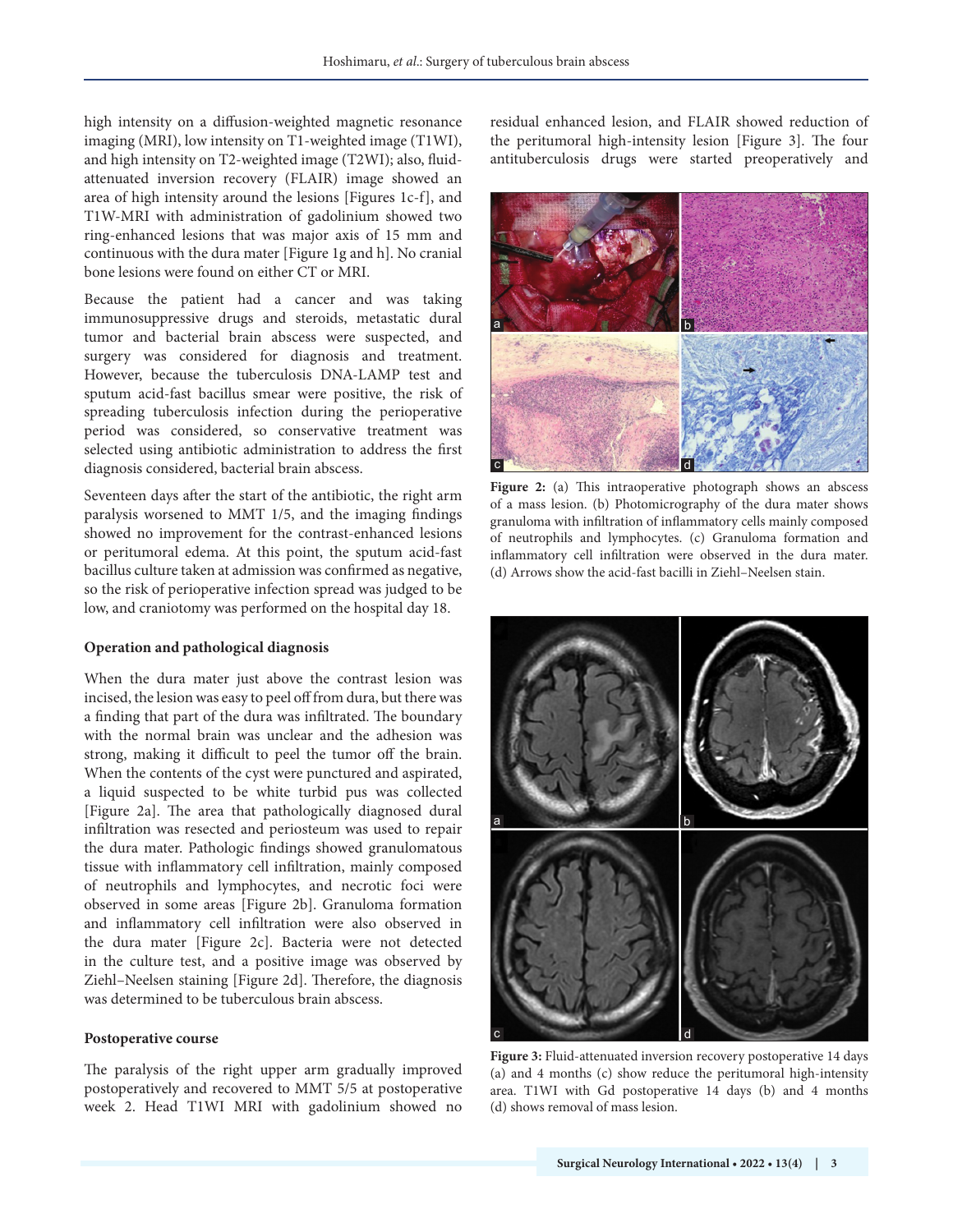were continued. Pyrazinamide, ethambutol hydrochloride, isoniazid, and rifampicin were administered for 2, 6, 12, and 12 months, respectively. The patient was discharged on the hospital day 35. Since then, no recurrence has been observed with steroid after 1 year without antituberculosis drugs.

# **DISCUSSION**

In Japan, the number of newly diagnosed tuberculosis patients was 14,460 in 2019, and the number of newly diagnosed patients was 11.5 per 100,000 population. Although the incidence of tuberculosis has decreased in the past 20 years, it is still high compared with Western countries.[5] The percentage of all tuberculosis patients with the central nervous system complications is low, at about 1%; among these rare diseases, tuberculous brain abscess is a very rare disease occurring in <10% of the central nervous system cases. The most common intracranial parenchymal tuberculosis is intracranial tuberculoma, which accounts for about 20% of all intracranial space-occupying lesion in the developing countries.[10] However, tuberculous brain abscess is typically manifests with neurologic deficits and acute exacerbations,[4] and early diagnosis and therapeutic intervention are required.

Imaging features of tuberculous brain abscess include: (1) size ≥3 cm, (2) the presence of restricted diffusion, and (3) a thin and smooth mass wall. Multiple lesions are considered to suggest tuberculous brain abscess rather than intracranial tuberculoma, and more prominent peritumoral edema has been reported for tuberculous brain abscess than for intracranial tuberculoma.[3] In contrast, the MRI features for intracranial tuberculoma are low intensity on T2WI, suggesting mature caseous necrosis,[2] which may an important finding for the differential diagnosis.

The Whitener diagnostic criteria for tuberculous brain abscess include: (1) presence of pus by microscopic findings, (2) denial of granulomatous changes such as giant cells and epithelioid cells by pathologic findings, and (3) proof of tubercle bacilli by culture test or stain with acid bacterium.<sup>[10]</sup> As a pathologic finding of intracranial tuberculoma for differentiation from tuberculous brain abscess mainly composed of purulent inflammation, the presence of caseous necrosis in the center is important. However, because caseous necrosis tissue melts and liquefies in the course of intracranial tuberculoma to form an abscess, cases of transition to tuberculous brain abscess have been reported, and the distinction between the two remains ambiguous.[9] In this case, head MRI showed an abscess size <2 cm, which is atypical for tuberculous brain abscess; however, a tuberculous brain abscess was diagnosed based on the following factors: the clinical course was relatively rapid; the peritumoral edema was prominent; multiple lesions were observed; intraoperative findings showed pus; and pathologic findings showed purulent inflammation, no giant nuclei cells or epithelial cells, and positive anti-acid bacterium staining.

One of the radiological differentiating features between tuberculous brain abscess and bacterial brain abscess is that the cyst wall is thicker in the tuberculous brain abscess than bacterial brain abscess, but in reality, there are few other characteristic differentiating features. It is often difficult to differentiate them radiologically.<sup>[3,6]</sup> In addition, one of the features on the image of this case, the enhanced lesion continuous with the dura mater, required differentiation from extra-axial tumors such as metastatic dura tumor. There are few cases of tuberculous brain abscess with these characteristics, and further discussion is needed.

For the treatment of tuberculous brain abscess, it is effective to perform surgery and administer antituberculosis drugs simultaneously. Surgical treatment includes abscess aspiration, drainage, and abscess removal.<sup>[1,8,9]</sup> In addition to pathologic diagnosis, surgical treatment is performed for the purpose of decompressing the tumor and reducing the amount of bacteria in the tumor.<sup>[6]</sup> A treatment strategy for tuberculous brain abscess has not been established, and it is necessary to consider a treatment strategy according to the patient's condition, treatment course, anatomical location, and number of abscesses. $[6,7]$  In this case, the condition progressed under the administration of antituberculosis drugs, and it was difficult to make a preoperative differential diagnosis due to the characteristic radiological findings in which the enhanced lesion was continuous with the dura mater. Therefore, we have determined that abscess removal is necessary for postoperative recurrence prevention and pathologic diagnosis. The dural infiltration in tuberculoma and tuberculous brain abscess is extremely rare, and few reports have focused on the surgical method or treatment results. In this case, it was presumed that dural removal is valid for tuberculous brain abscess with dural infiltration.

# **CONCLUSION**

The report presents a case of tuberculous brain abscess that was difficult to distinguish from bacterial brain abscess and metastatic dural tumor. The treatment strategy for tuberculous brain abscess has not been established, and it is necessary to consider the treatments from antituberculosis drugs and surgical interventions such as abscess aspiration, drainage, and abscess removal, depending on the case. In tuberculous brain abscess with dural infiltration, dural resection is considered necessary to prevent recurrence.

I have the patient's consent to academic presentations and publications.

# **Acknowledgment**

I wish to thank Dr. Takuya Kanemitsu, Dr. Naokado Ikeda, Dr. Naosuke Nonoguchi, and Dr. Motomasa Furuse for advice on experimental design.